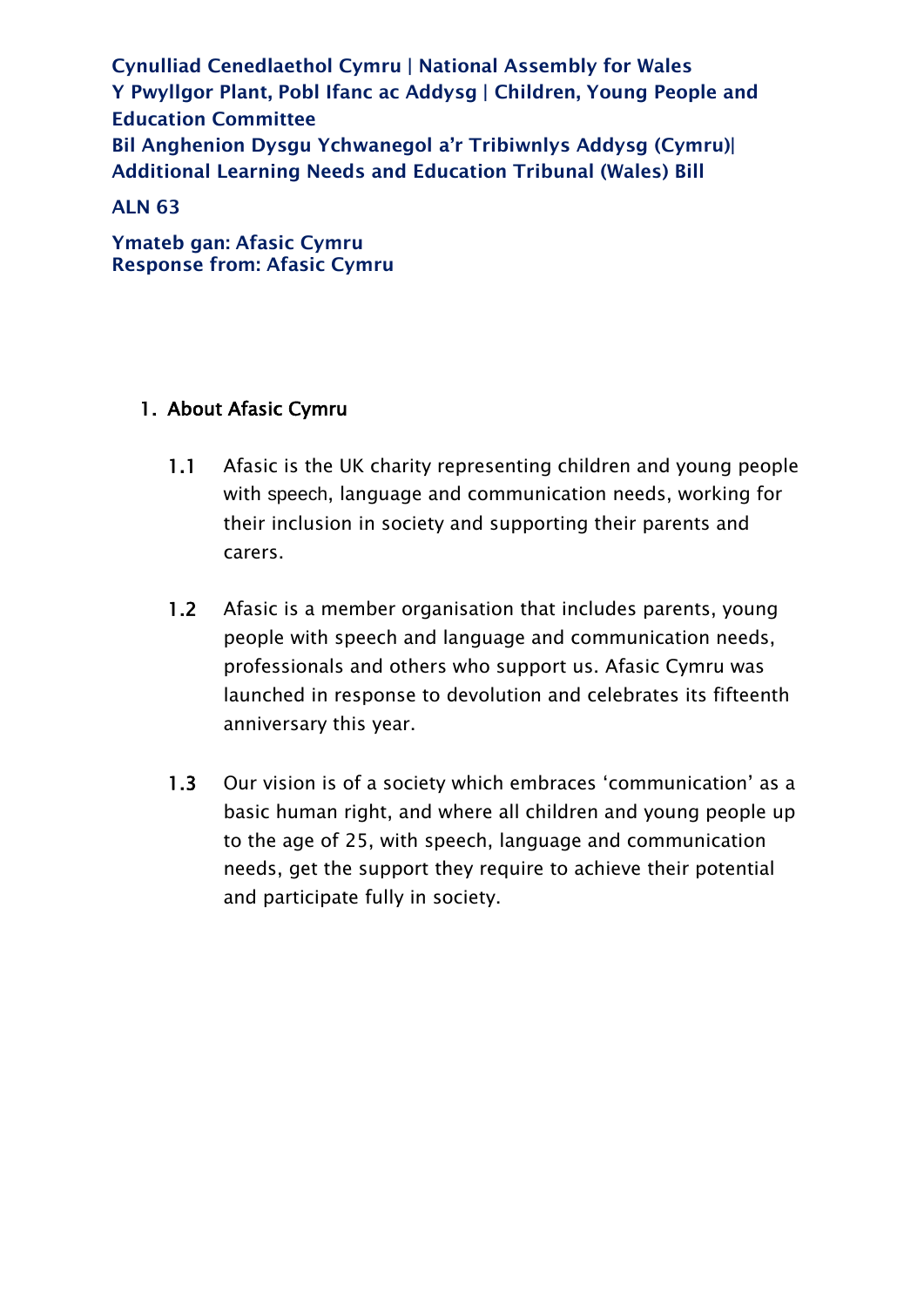# **2. Information about speech, language and communication needs**

#### 2.1 **Why are speech, language and communication important?**

 Speech, language and communication are fundamental life skills and key to the fostering of life chances from an early age. Speech, language and communication skills underpin literacy, learning in school and college, socialising and making friends, and are crucial for employment prospects and understanding and regulating emotions or feelings.

#### 2.2 **What causes SLCN?**

 Many young children struggle to communicate. Some individuals have temporary or transient communication needs, and others have more persisting needs. A speech, language and communication need (SLCN) may be associated with environmental factors, general developmental needs, medical needs, learning disability, or be unexplained without an obvious cause in an individual where other skills are developing in a typical pattern.

 UK wide population studies have shown that approximately 10% of all children have persisting speech, language and communication needs (SLCN) which may present as a child's main difficulty or it may be associated with other conditions<sup>1</sup>.

 Where difficulties with acquiring speech and language skills arise due to reduced developmental opportunities limiting the child's learning of language, these reduced developmental opportunities are commonly linked to social disadvantage. The links between social disadvantage and speech, language and communication needs run in both directions. Reducing the impact of speech, language and communication needs (SLCN) reduces the impact of poverty<sup>2</sup>

# 2.3 **What type of support is needed?**

-

A child with SLCN may need support to:

• understand what they hear/read

<sup>&</sup>lt;sup>1</sup> A Generation Adrift (January 2013) The Communication Trust.

 generation-adrift.aspx https://www.thecommunicationtrust.org.uk/resources/resources/resources-for-practitioners/a-

 $2$  The links between speech, language and communication needs and social disadvantage (February 2013) The All Party Parliamentary Group on speech and language difficulties. https://www.rcslt.org/governments/docs/all\_party\_parliamentary\_group\_on\_slcn\_inquiry\_repo rt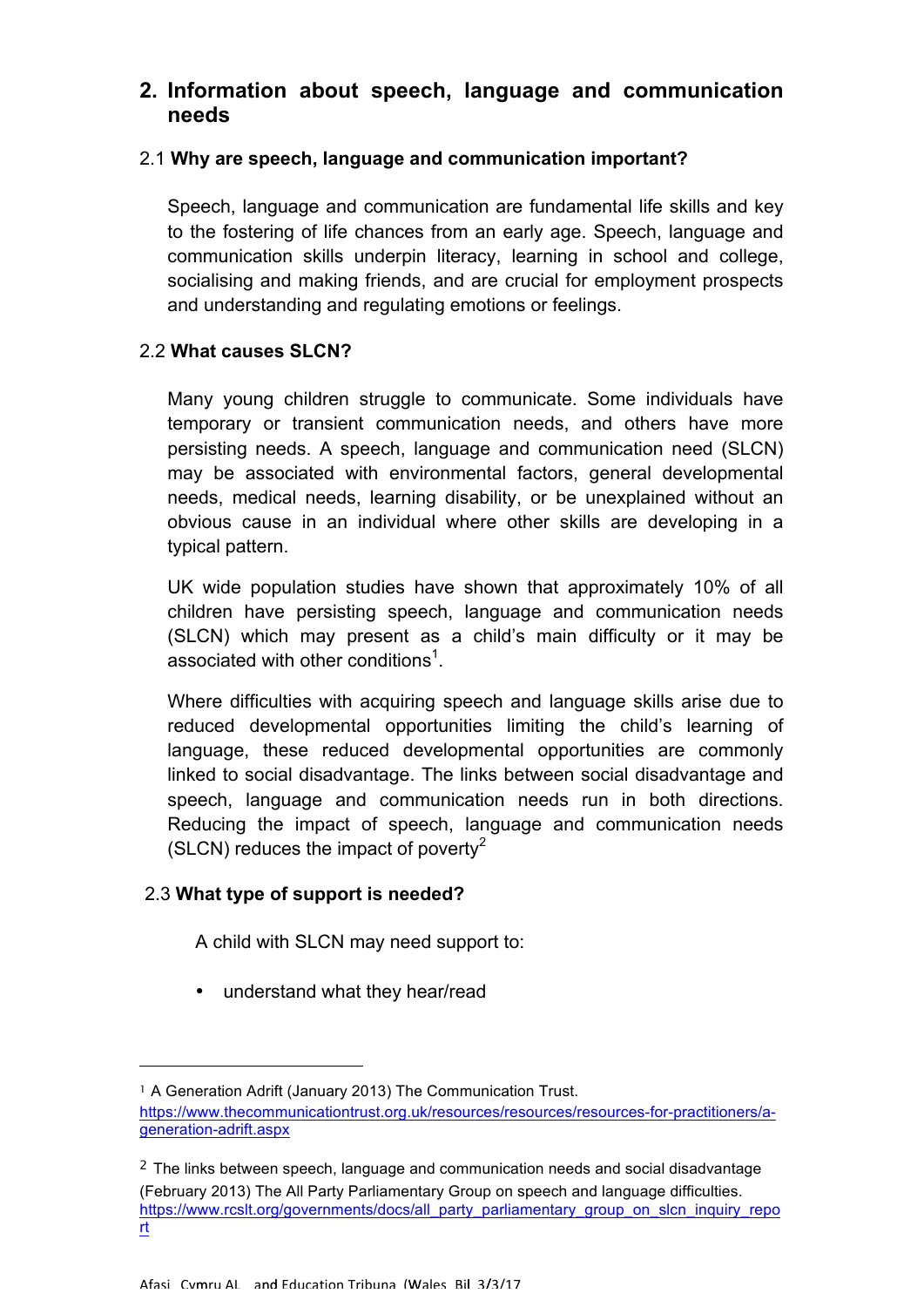- • learn and remember words, and put words together to make sentences
- be understood and articulate speech clearly
- talk and interact appropriately in social contexts

 A child with SLCN may have some or all of the above needs; each individual is different.

# 2.4 **Identification**

 Speech, language and communication needs (SLCN) may be difficult to spot at an early stage and the nature of the difficulties can change over time. If parents, carers and professionals are not sure what to look out for, instead of recognising the underlying SLCN, people may see children showing poor behaviour, or having difficulties learning or socialising.

#### 2.5 **Impact of SLCN**

 A speech, language and communication need (SLCN) may affect a child or young person's ability to understand, take part in conversations, manage their emotions, ask questions, learn and develop reasoning skills.

 Children with SLCN typically experience emotional and behavioural difficulties. Some children and young people may become withdrawn or isolated

isolated.<br>Persisting SLCN, particularly when severe, and/or undiagnosed or not receiving appropriate support can cut across the whole of an individual's development, taking its toll on the individual, the family and the nation.

 There is evidence from population-based studies that SLCN puts children at risk of a wide range of long term consequences in terms of literacy, school performance, mental health, employment and independence<sup>3</sup>.

 Speech, language and communication skills are fundamental to the wellbeing of all children. The Welsh Government need to adopt a cohesive approach that cuts across policy areas, to enable a meaningful impact on the life chances of children and young people with speech, language and communication needs in Wales.

# **3. Consultation response**

-

# 3.1 **Welsh Government's overarching objectives**

 $3$  The links between speech, language and communication needs and social disadvantage (February 2013) The All Party Parliamentary Group on speech and language difficulties. https://www.rcslt.org/governments/docs/all\_party\_parliamentary\_group\_on\_slcn\_inquiry\_repo rt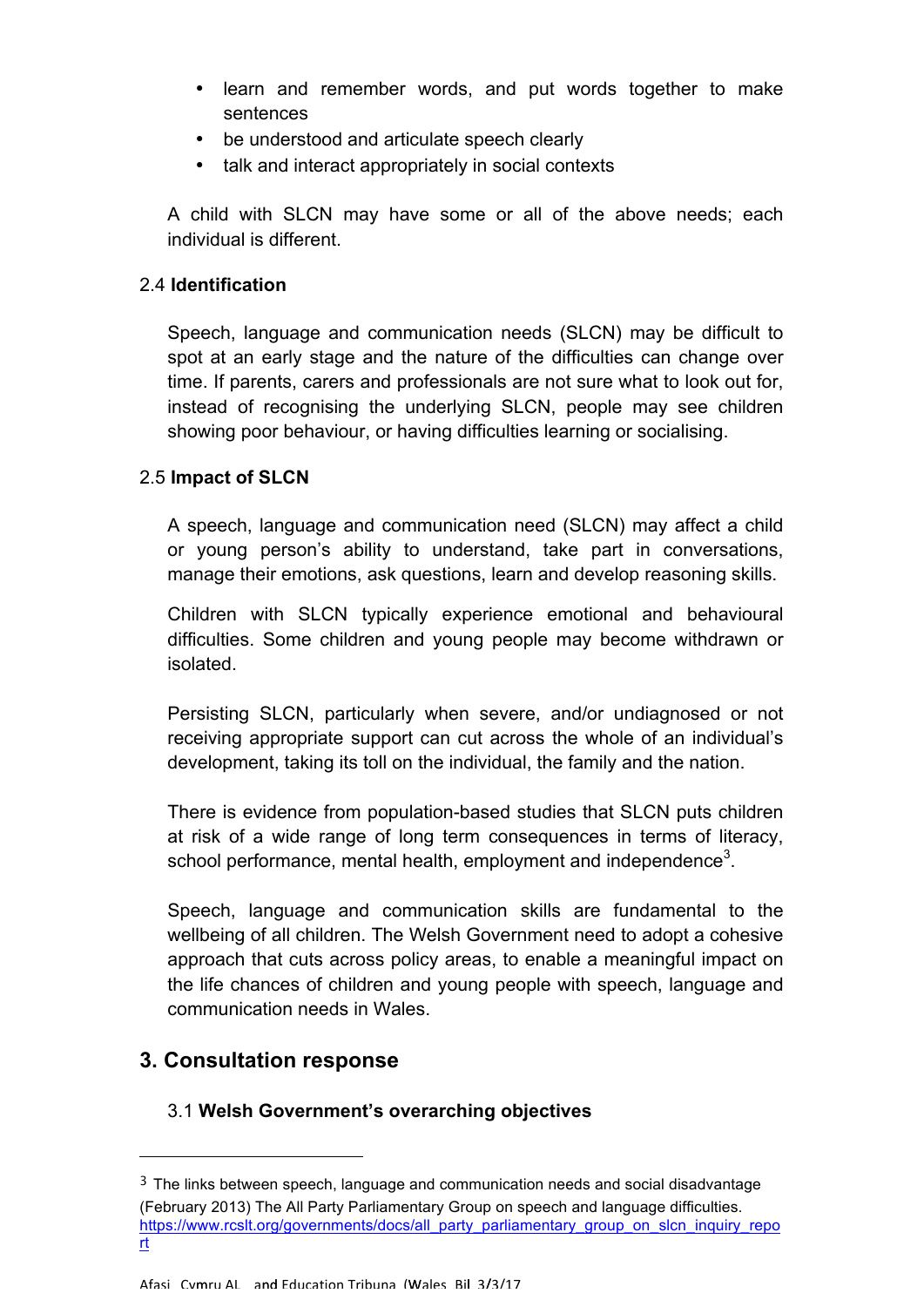3.1.1 **Firs objective:** " *unifie legislativ framewor*

l.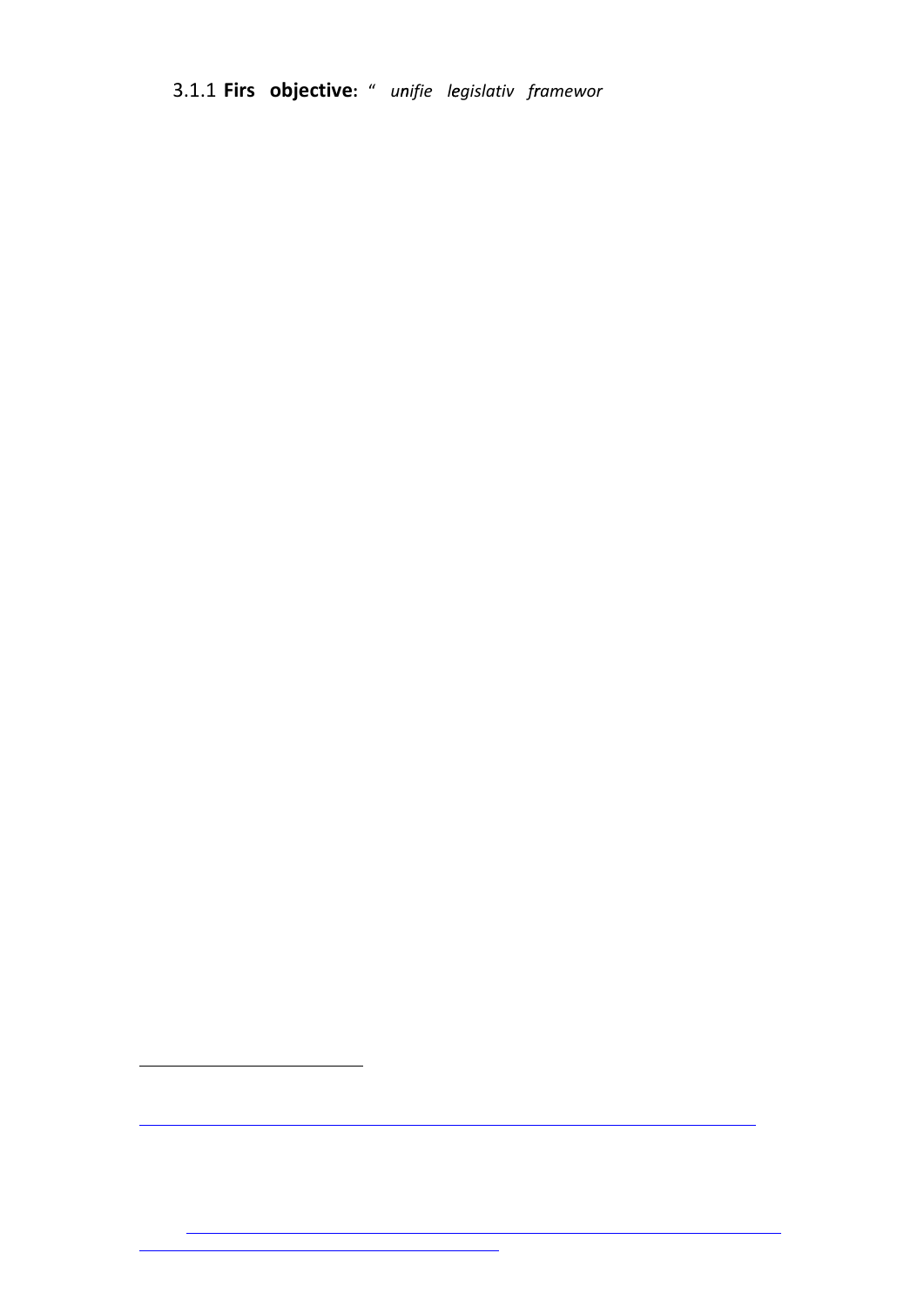**3.1.2 Second objective**: to create "an integrated, collaborative process of *assessment,"planning"and"monitoring"which"facilitates"early,"timely"and"effective" interventions."*

Actively developing a culture of due regard for the United Nations Convention on the Rights of the Child (UNCRC) across statutory agencies would transform collaborative working in the best interests of the child (Article 3 UNCRC) in accordance with existing legislation and the aspirations of this Bill. Placing a duty of due regard for the (UNCRC) on the face of this Bill seems fundamental to such an important and farreaching piece of legislation.

The strengthened duties on Health do not reassure us that all children and young people with speech, language and communication needs will access proper health assessments, including specialist assessments, to determine whether there is a treatment that can appropriately support their needs in accordance with their rights.

Early, timely and effective *identification* underpins early, timely and effective interventions<sup>7</sup>. We are concerned about the current capacity of the workforce across health, educational and childcare provisions to identify speech, language and communication needs effectively. A professional's recognition, understanding and labeling of a child's needs may affect their expectations and assessment of progress and the accuracy of any subsequent identification of an additional learning need.

Some of the young people that we represent endorse our concern: *"Give teachers additional training about learning needs." <sup>8</sup>*

**3.1.3 Third objective**: to create "a fair and transparent system for providing information and advice, and for resolving concerns and appeals."

Whilst the right to access independent advocacy is welcomed, it is only mentioned in relation to avoiding and resolving disagreements (section 62). More detail is required throughout the Bill, in relation to accessing independent advocacy services. Informed by our work supporting and representing parents, access to independent advocacy is required at an early (anticipatory) and on-going basis to ensure that the processes are clearly understood and the views, wishes and feelings of all children, children's parents/carers and young people, whatever their circumstances are genuinely listened to in accordance with their rights. This should be on the face of the Bill.

Young people state *"Young people with additional learning disabilities should be involved in the decisions made about them and they should be able to ask for support through teachers and lecturers" <sup>9</sup>*

 $7$ Law J, Todd L, (2014). Early Language Delays in the UK. Save the Children: London http://www.ncl.ac.uk/cflat/news/documents/Lawetal2013EarlyLanguageDelaysintheUK.pdf

<sup>&</sup>lt;sup>8</sup> Recent ALN consultations with young people from Afasic youth clubs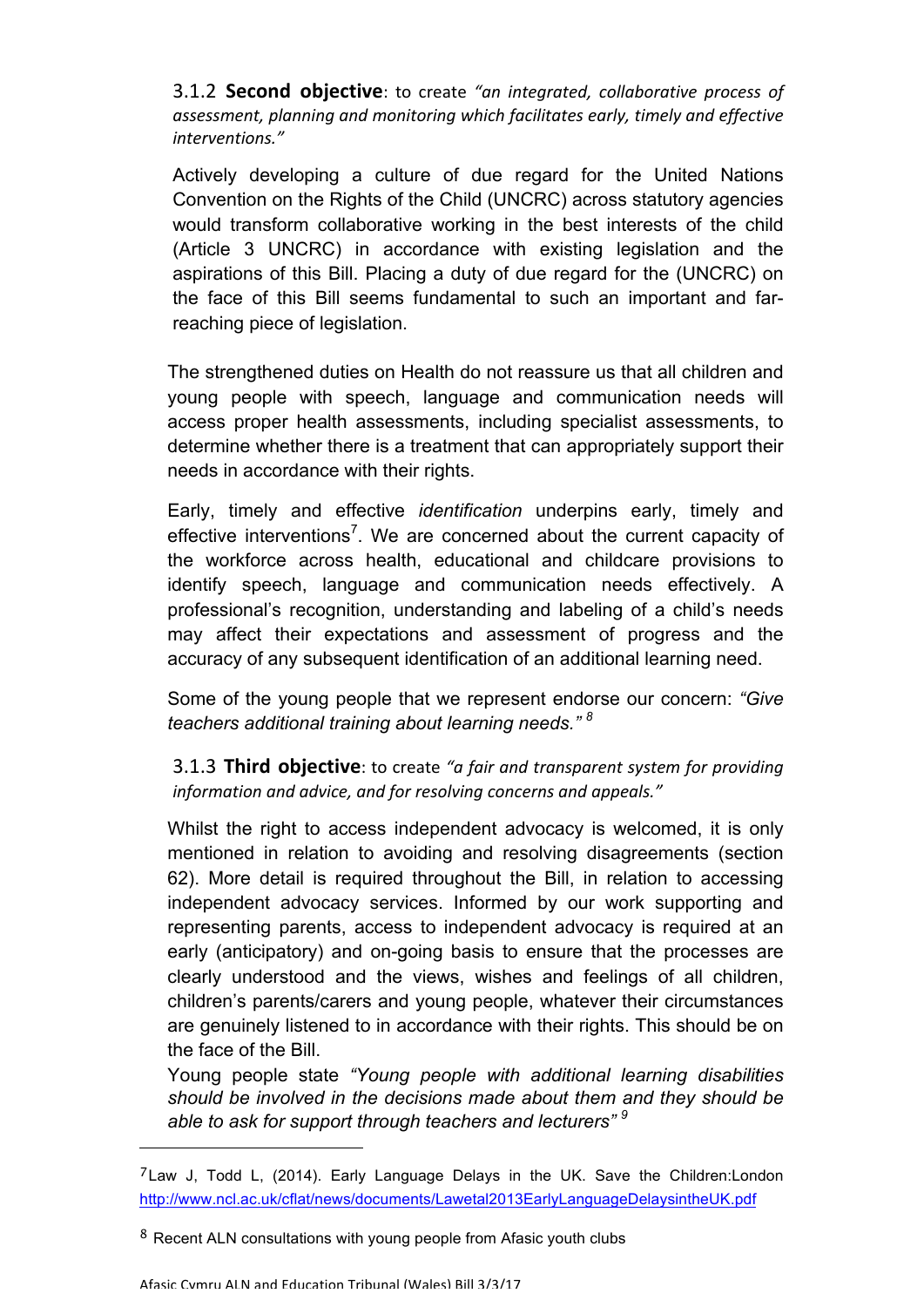#### 3.2 **Welsh Government Core Aims**

# 3.2.1 **Introduction of the term Additional Learning Needs (ALN)**

We welcome the new terminology ALN; indeed, young people tell us that they prefer/like the new term and do not like *"to be called special."*  However as previously stated, the lack of detail in relation to Early Years and the definition of ALN in that age range is concerning.

# 3.2.2 **0-25 age range**

The focus on educational needs is too narrow to adequately reflect the entire 0-25 age range, in particular the early years 0-2 and the older age range of 16-25. Learning begins from birth and the ALN reforms should consider the implications for children from 0-2 in particular, who are likely to be supported primarily by colleagues in health rather than the local authority. A broader definition of learning that spans the 0-25 age range should be adopted that recognises a child's social and emotional development, including the importance of play in learning and life skills.

For young people in the 16-25 age range, more detail is required in terms of the transition between children's and adult's health services, for example: speech and language therapy and mental health services. There needs to be improved collaboration between health, social care, and education

Whilst we are aware of Welsh Governments Transformation Programme and the subsequent pilot projects, we are concerned about the capacity of the workforce to deliver the new arrangements.

# 3.2.3 **A unified plan**

-

We welcome the introduction of a statutory unified individual development plan (IDP) with a statutory template that should improve consistency, evaluation, and accountability. It must contain key information that is legally enforceable to ensure portability and transparency across Wales.

However the resources required to implement the processes involved in a genuinely person centred way that listens to parents, children and young people cannot be underestimated.

We are concerned that there is nothing in the Bill to facilitate an enforceable multi-agency approach to speech and language needs.

Where a Local Authority (LA) take-over the responsibility of an IDP initially issued by schools, there does not appear to be a requirement for LA's to then carry out a full statutory assessment/re-assessment; consequently

 $9$  Recent ALN consultations with young people from Afasic youth clubs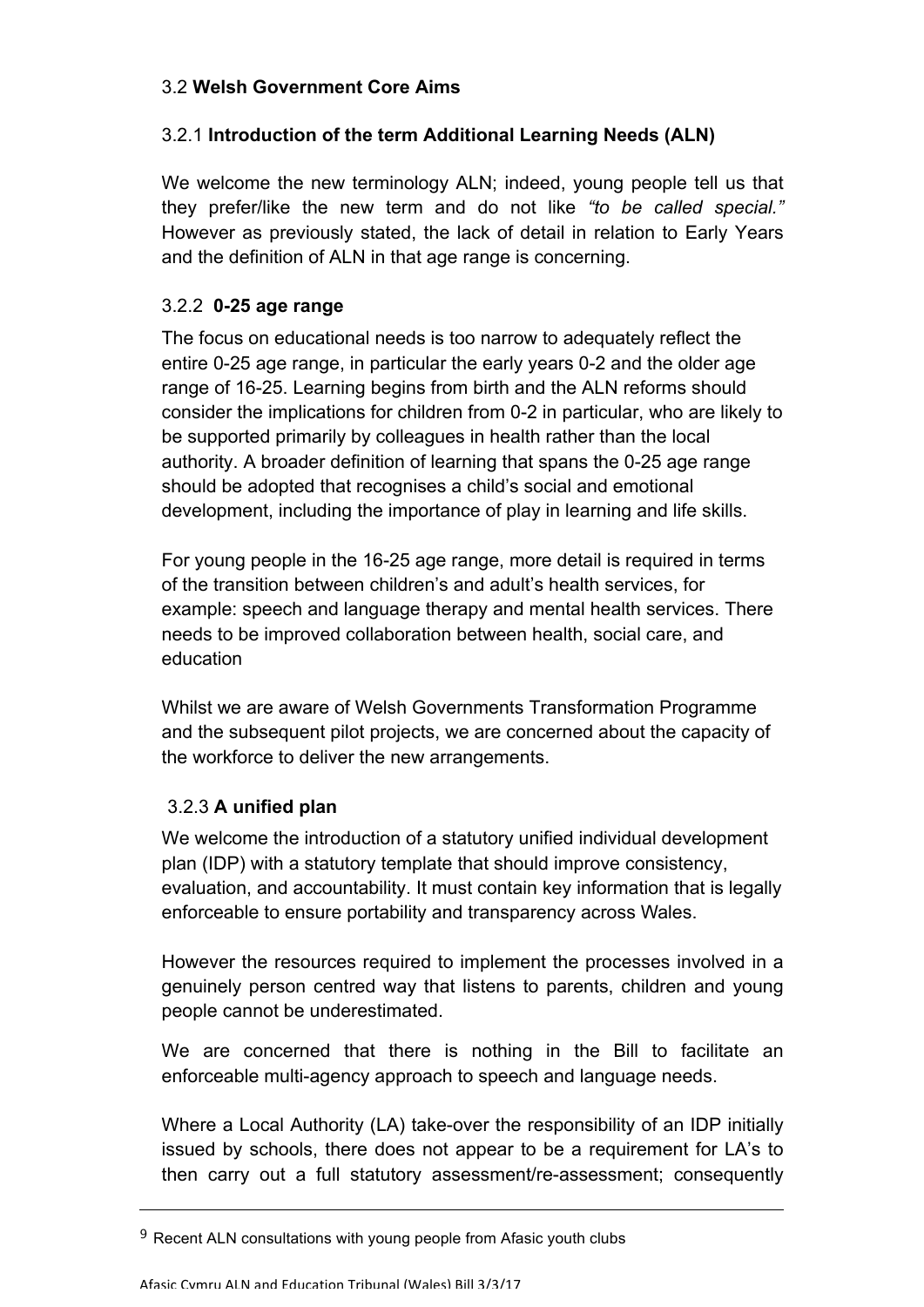there is nothing to prevent LAs from simply continuing with a poorly written, and inadequate plan.

# 3.2.4 **Increased participation of children and young people**

This is welcome, critical to the success of the reforms and needs to be an intrinsic part of the meeting the ALN of children and young people. We reiterate the importance of placing a duty of due regard for the (UNCRC) on the face of this Bill to underpin the genuine achievement of this core aim.

Young people concur: "I think young people should have a say in if they want help with school and other needs"<sup>10</sup>

Children and young people with speech, language, and communication needs, may require particular conditions to enable their understanding and the expression of their views, wishes and feelings, such as extended time, and multiple sessions.

Advocates and case friends should possess the necessary specialist skills for communicating with a child or young person with speech, language and communication needs. This has implications for workforce development.

Speech, language and communication aware advocates and case friends need to be available from the onset prior to any potential disagreements or appeal processes to ensure children and young people participate fully, understand the well documented impact of their needs on social participation, literacy, attainments and employment and therefore make genuinely informed choices. We are particularly concerned about this for young people aged 16-25.

# 3.2.5 **High aspirations and improved outcomes**

The extension of the ALN framework for the 16-25 age range, generates a number of implications for the delivery of support to young people with ALN, not least the capacity of the workforce to deliver the new arrangements. Young people with ALN should have access to all educational opportunities. ALP should be extended to apprenticeships, work based learning and other learning contexts eg: Higher Education.

To implement the reforms, professionals across the workforce, settings and age range of children and young people with ALN, will require appropriate education and training. This should include disability equality training, training on the specific disabilities of children and young people, person centred planning and the Individual Development Plan process.

We agree that the role of ALNCo should be appropriately qualified to Masters level and experienced in Special Educational Needs; form part of

<sup>&</sup>lt;sup>10</sup> Recent ALN consultations with young people from Afasic youth clubs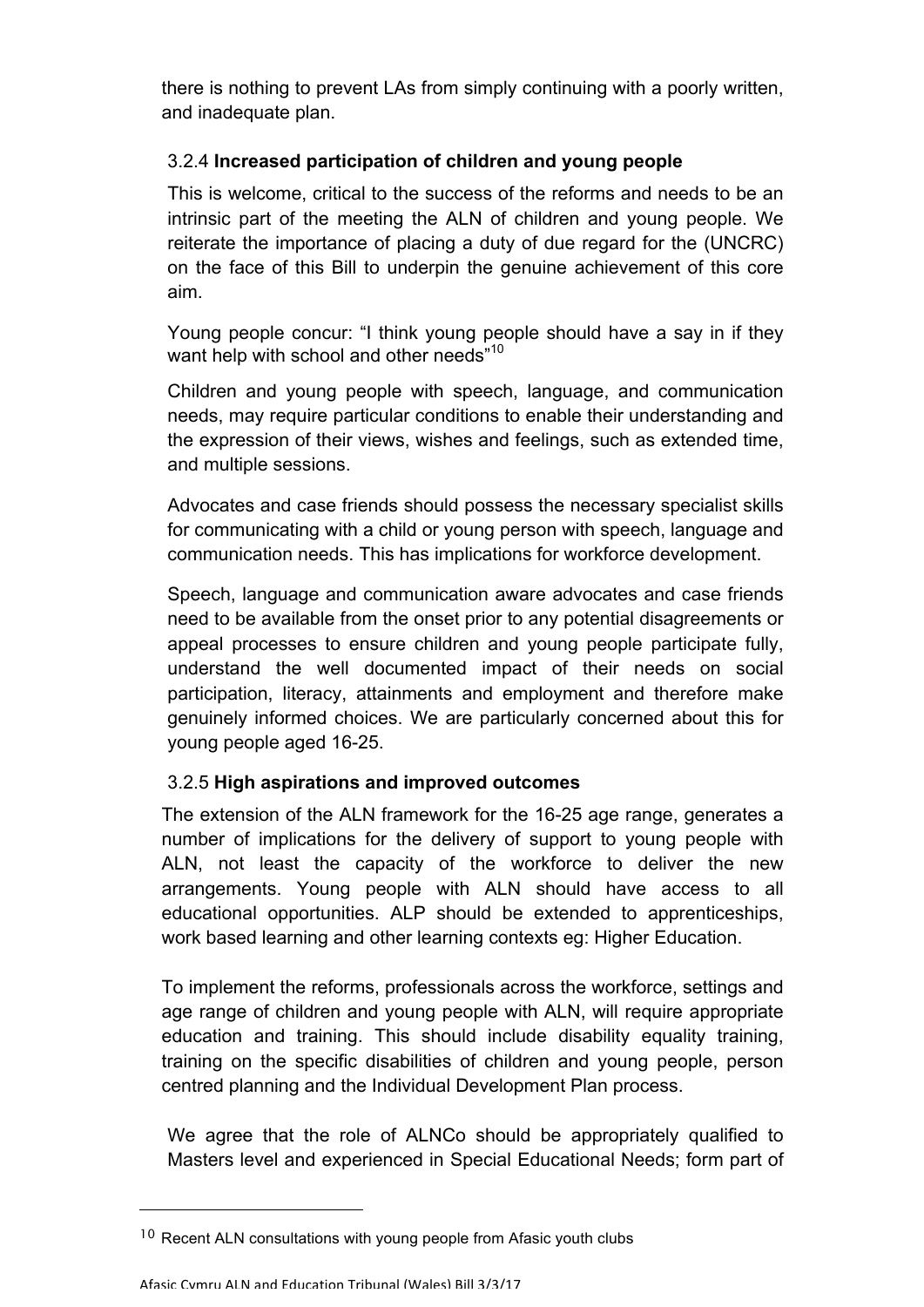the senior leadership team; and have sufficient time and resource to undertake their responsibilities effectively. The workload, expectations, roles and responsibilities of the ALNCo are onerous so we believe this should be a designated non-teaching role within schools.

The way that speech, language and communication crosses policy areas and portfolios was recognised by the People and Work Unit in (as yet unpublished) research commissioned in 2016 by the Welsh Government. This research sought to map the various speech, language and communication support initiatives and developments across education, health and social services in Wales. The report may enable an evidencebased way forward to improve outcomes for children and young people with SLCN in Wales.

We understand that LAs should make arrangements to keep ALN and ALP under review but we are not clear about the review and monitoring processes, as there is a lack of detail in the Bill. This could be strengthened to improve accountability and transparency.

#### 3.2.6 **A simpler less adversarial system**

We are extremely concerned that under this Bill, the local authority is now not required to secure parental choice if that indicates otherwise than in mainstream school (section 45 subsection 4). The rights of parents to name a school for their child are being eroded. There is a lack of balance between the local authority's consideration of what is in the best interests of the child and parental choice, including the importance of timely access to specialist interventions and provisions (Articles 18, 23 and 29 UNCRC).

We are not reassured that the proposed duties on Health and the inability of the Educational Tribunal for Wales to direct Health, will increase parents' confidence that their child's speech, language and communication needs will be met.

A child or young person with speech, language and communication needs may require specialist provision to meet their additional learning needs. Clarity is needed on what constitutes ALP and the distinction with specialist provision for meeting speech and language needs including what is expected in detail from universal provision across the 0-25 age range.

Parents talk to us and other third sector organisations about the struggles and confrontations they face to gain timely specialist provision. Parents talk to us of the value of a specialist provision to their child and to the whole family, describing the relief of finally being offered a tailored intensive approach in smaller classes and through specialist staff that prioritise their child's needs and enable accelerated progress.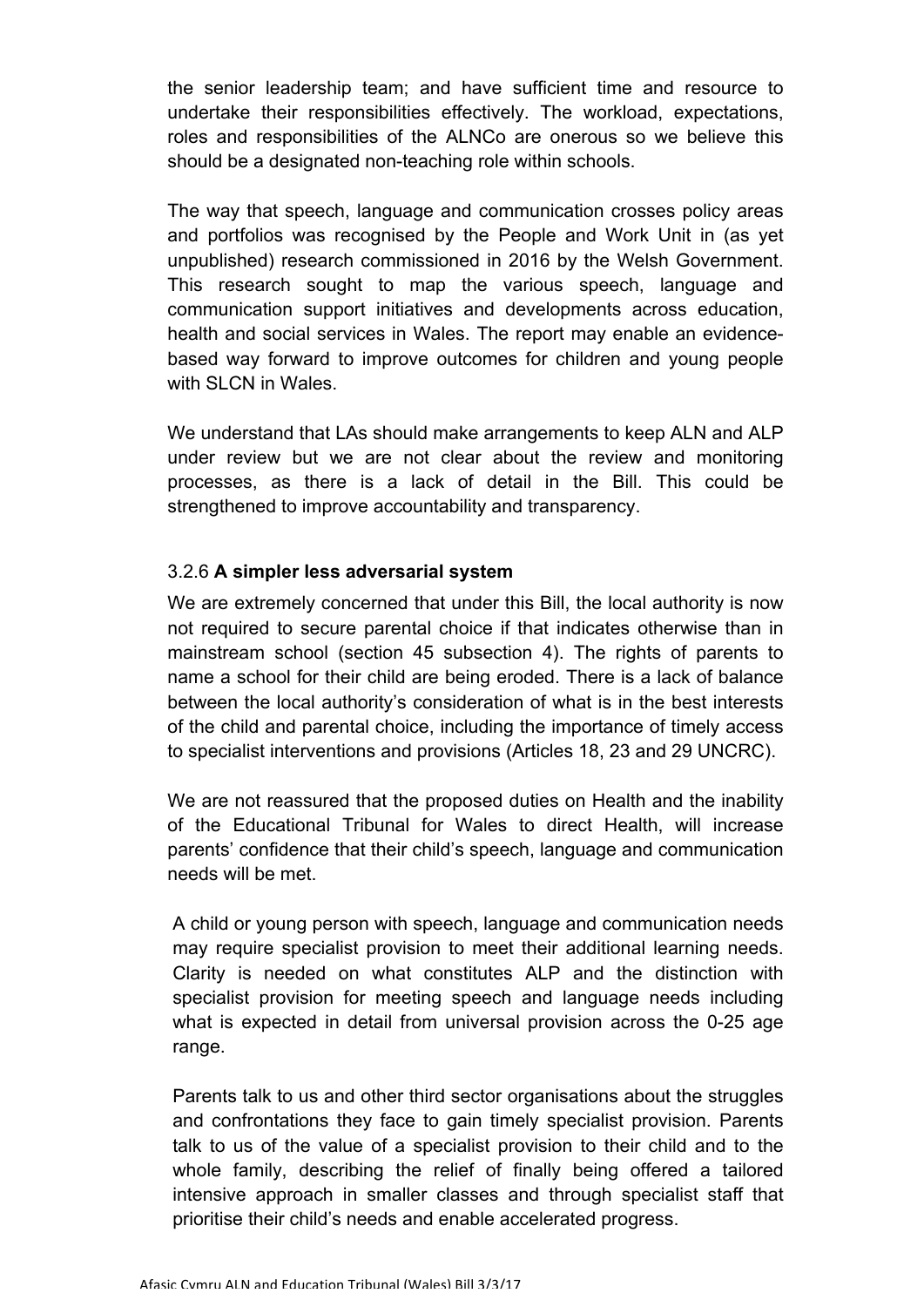Children and young people with speech and language needs may require a specialist learning environments with the curriculum content specifically adapted and taught using specialist strategies tailored to their needs. In our view, the current definition of ALP does not appear to value specialist provision and does not explain how children/young people will receive effective specialist support in a mainstream context.

#### 3.2.7 **Increased collaboration**

We are very concerned about the lack of duties in this Bill to ensure multiagency collaboration, combined with no new resources and the lack of jurisdiction that the Education Tribunal for Wales has over Health.

Parents and carers commonly report to us their frustrations about a lack of joined up working between health, education and social services and the impact that this has on achievement. Speech, language and communication needs affects children and young people's life chances.<sup>11</sup>

We fear that the lack of duties to ensure multi-agency collaboration will perpetuate or even worsen a resource driven system where children and young people best interests will be lost. Speech and Language Therapy services are crucial for a child or young person with speech, language and communication needs *in addition to* the support that can be offered in schools where their speech, language and communication needs are impacting on their ability to access learning, education and training.

Existing therapy services across Wales are already overstretched and we seek assurances that through partnership working between Education and Health, there is increasing investment to enable the required collaboration and improved multi-agency working.

Successful collaboration requires many prerequisites including allocated time, clear communication, knowledge, flexibility in service delivery and statutory duties, not just information sharing. The statutory duties for multiagency working need to be strengthened. There must be a duty to deliver multi-agency services, underpinned by local protocols between Health, Social Services and Education to ensure a practical joined up approach.

#### 3.2.8 **Avoiding disagreements and earlier disagreement resolution**

It is not clear when an IDP should be referred from the governing body to the LA. This could lead to huge inconsistencies with how the IDP is planned, implemented and monitored.

<sup>&</sup>lt;sup>11</sup> A Generation Adrift (January 2013) The Communication Trust.

https://www.thecommunicationtrust.org.uk/resources/resources/resources-for-practitioners/ageneration-adrift.aspx